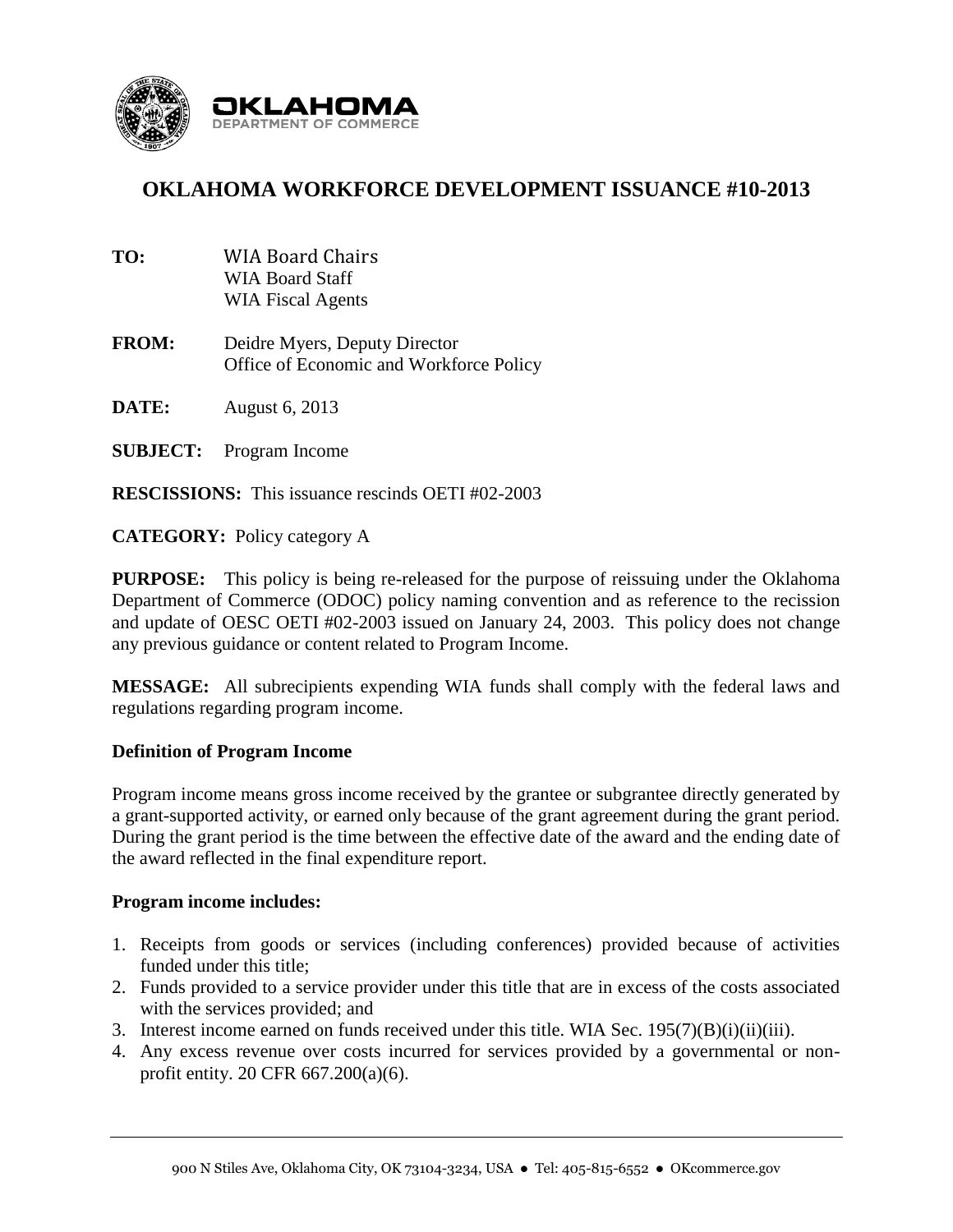## **Program income does not include:**

- 1. Rebates, credits, discounts, refunds, etc. or interest earned on any of them.
- 2. Such funds must be credited as a reduction of costs if received during the same funding period that the cost was initially charged. Credit received after the funding period must be returned to the ODOC.

## **Use of Program Income**

- 1. Section 195(7)(A) states that, "Income under any program administered by a public or private nonprofit entity may be retained by such entity only if such income is used to continue to carry out the program."
- 2. Allowable expenditures for program income are the same as those for the grant. The administrative cost limit does not apply to program income. The administrative cost limit for the program is calculated based on the total allocation or grant amount, not on the amount available for expenditure that includes program income.
- 3. On a fee-for-service basis, employers may use local area services, facilities, or equipment funded under title I of WIA to provide employment and training activities to incumbent workers:
	- a. When the services, facilities, or equipment are not being used by eligible participants;
	- b. If their use does not affect the ability of eligible participants to use the services, facilities, or equipment; and
	- c. If the income generated from such fees is used to carry out the programs authorized under this title. 20 CFR 667.200(a)(8).
- 4. When the cost of generating program income has been charged to the program, the gross amount earned must be added to the WIA program. However, the cost of generating program income must be subtracted from the amount earned to establish the new amount of program income available for use under the grants when these costs have not been charged to the WIA program. 20 CFR 667.200(a)(5).

## **Reporting Requirements**

Each WIA grant recipient is required to submit Monthly Accrued Expenditure Reports to the ODOC. These reports must include any income or profits earned. The addition method, described at 29 CFR 95.24 or 29 CFR 97.25 $(g)(2)$  as appropriate must be used for all program income earned under WIA title I grants. Any cash-on-hand from program income must be liquidated before requesting additional cash.

Program income generated during the life of a specific allocation must be expended before the end of the availability of the funds. Any unexpended funds must be returned to the ODOC.